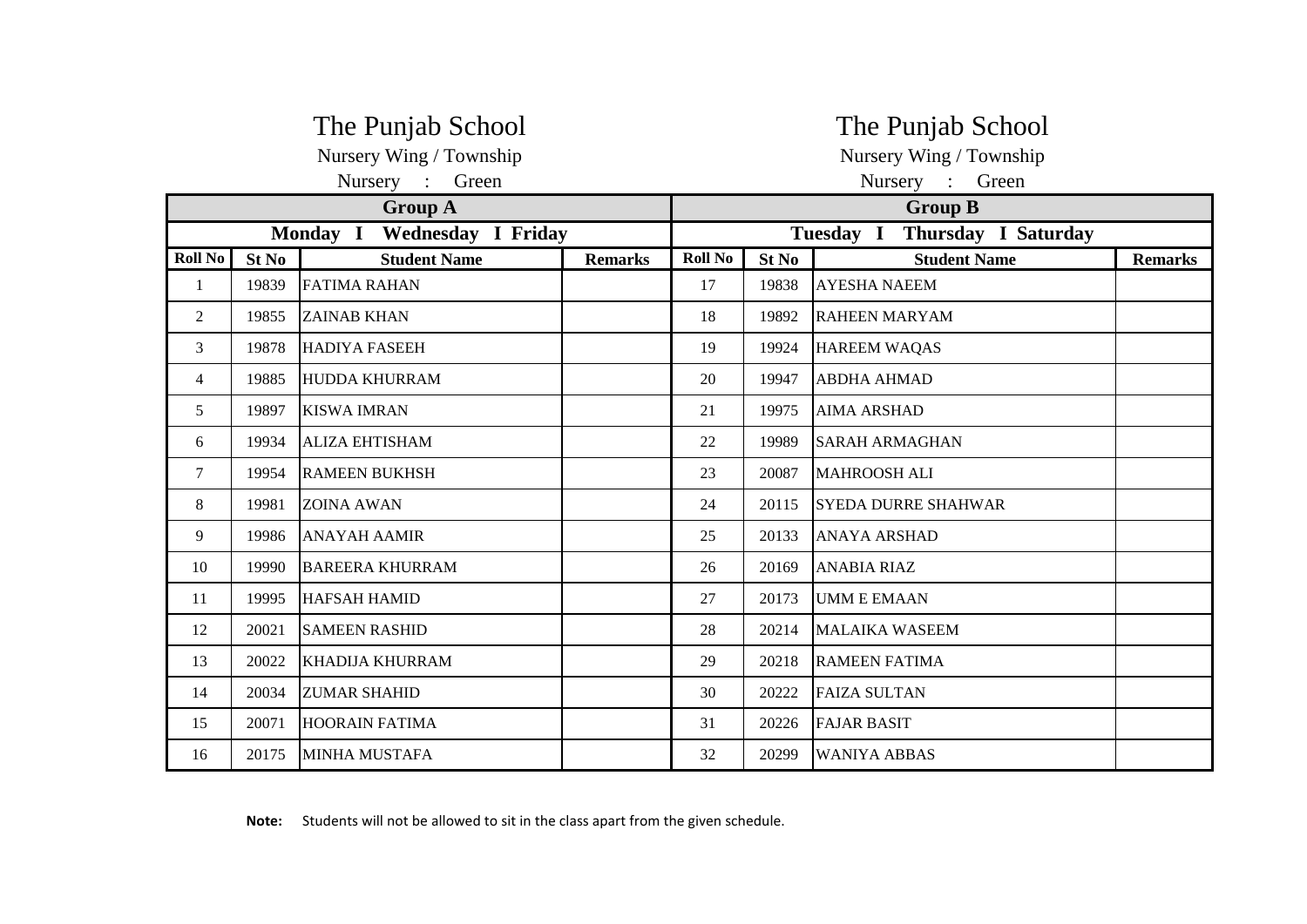|                |       | The Punjab School           |                |                                  | The Punjab School |                       |                |  |  |  |
|----------------|-------|-----------------------------|----------------|----------------------------------|-------------------|-----------------------|----------------|--|--|--|
|                |       | Nursery Wing / Township     |                | Nursery Wing / Township          |                   |                       |                |  |  |  |
|                |       | Nursery : Blue              |                | Nursery : Blue                   |                   |                       |                |  |  |  |
|                |       | <b>Group A</b>              |                | <b>Group B</b>                   |                   |                       |                |  |  |  |
|                |       | Monday I Wednesday I Friday |                | Thursday I Saturday<br>Tuesday I |                   |                       |                |  |  |  |
| <b>Roll No</b> | St No | <b>Student Name</b>         | <b>Remarks</b> | <b>Roll No</b>                   | St No             | <b>Student Name</b>   | <b>Remarks</b> |  |  |  |
| $\mathbf{1}$   | 19843 | <b>WASHMA SALMAN</b>        |                | 17                               | 19872             | MIRHA CHOUDHARY       |                |  |  |  |
| $\overline{2}$ | 19889 | <b>NOFAL FATIMA</b>         |                | 18                               | 19960             | <b>HAREEM MAJEED</b>  |                |  |  |  |
| 3              | 19894 | <b>AIZA UMAIR</b>           |                | 19                               | 20049             | <b>FATIMA LIAQAT</b>  |                |  |  |  |
| $\overline{4}$ | 19909 | <b>GHASHMIRAH ASIF</b>      |                | 20                               | 20063             | <b>BAREERA KHALID</b> |                |  |  |  |
| 5              | 19933 | <b>HOORAIN ZAHRA</b>        |                | 21                               | 20065             | <b>FARWA ISMAIL</b>   |                |  |  |  |
| 6              | 19936 | <b>MUSFIRAH ASIF</b>        |                | 22                               | 20121             | <b>MAHZAIB FATIMA</b> |                |  |  |  |
| $\tau$         | 19964 | <b>SUMAYYA</b>              |                | 23                               | 20127             | <b>FATIMA ZAHRA</b>   |                |  |  |  |
| $8\,$          | 19996 | <b>DURE ADAN</b>            |                | 24                               | 20132             | <b>AMNA ALTAF</b>     |                |  |  |  |
| 9              | 20030 | <b>MARYAM IMRAN</b>         |                | 25                               | 20134             | <b>SAKINA BATOOL</b>  |                |  |  |  |
| 10             | 20033 | <b>ALIZA FARRUKH</b>        |                | 26                               | 20150             | <b>MUNTAHA ZUBAIR</b> |                |  |  |  |
| 11             | 20036 | <b>AMINA ASIF</b>           |                | 27                               | 20166             | <b>ABEEHA FATIMA</b>  |                |  |  |  |
| 12             | 20040 | AYESHA SIDDIQA              |                | 28                               | 20172             | <b>SIBGHA AWAN</b>    |                |  |  |  |
| 13             | 20041 | <b>ZAINAB ALI</b>           |                | 29                               | 20211             | <b>ARFA NASEER</b>    |                |  |  |  |
| 14             | 20048 | <b>ANAYA ATTA</b>           |                | 30                               | 20212             | <b>DUA FATIMA</b>     |                |  |  |  |
| 15             | 20278 | <b>MAREEHA HASSAN</b>       |                | 31                               | 20219             | <b>ESHAAL AMIR</b>    |                |  |  |  |
| 16             | 20100 | <b>JANNAT FATIMA</b>        |                | 32                               |                   | <b>HANIA BAJWA</b>    |                |  |  |  |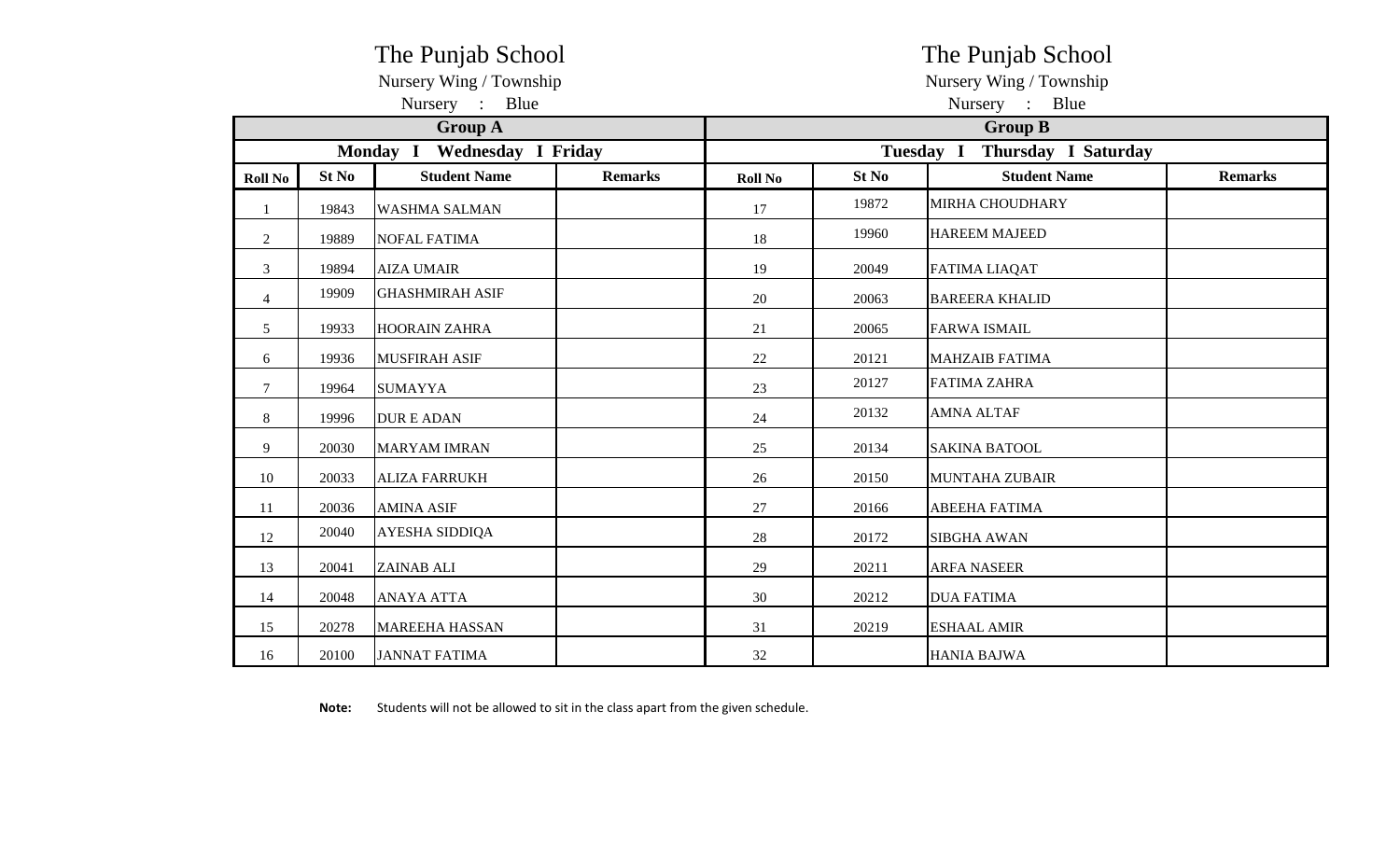|                |       | The Punjab School              |                | The Punjab School |       |                               |                |  |  |  |
|----------------|-------|--------------------------------|----------------|-------------------|-------|-------------------------------|----------------|--|--|--|
|                |       | Nursery Wing / Township        |                |                   |       | Nursery Wing / Township       |                |  |  |  |
|                |       | Nursery : Red                  |                | Nursery :<br>Red  |       |                               |                |  |  |  |
|                |       | <b>Group A</b>                 |                | <b>Group B</b>    |       |                               |                |  |  |  |
|                |       | Monday I Wednesday I Friday    |                |                   |       | Tuesday I Thursday I Saturday |                |  |  |  |
| <b>Roll No</b> | St No | <b>Student Name</b>            | <b>Remarks</b> | <b>Roll No</b>    | St No | <b>Student Name</b>           | <b>Remarks</b> |  |  |  |
| $\mathbf{1}$   | 19852 | <b>HUDA WAQAS</b>              |                | 18                | 19876 | MINAHIL SAEED                 |                |  |  |  |
| $\overline{2}$ | 19877 | <b>ARIBA HAROON</b>            |                | 19                | 19883 | RANIYA FATIMA                 |                |  |  |  |
| $\overline{3}$ | 19879 | <b>MANAHIL WAQAS</b>           |                | 20                | 19910 | <b>UMAIZA TANVIR YOUSAFI</b>  |                |  |  |  |
| $\overline{4}$ | 19898 | <b>AROUSH RIAZ</b>             |                | 21                | 19953 | <b>MEERAB ABID</b>            |                |  |  |  |
| 5              | 19928 | <b>HOORAIN FATIMA</b>          |                | 22                | 19977 | <b>FATIMA TUL ZAHRA</b>       |                |  |  |  |
| 6              | 19932 | <b>RAMEEN SAADAT</b>           |                | 23                | 20013 | <b>BAREERAH AMIN</b>          |                |  |  |  |
| $\overline{7}$ | 19978 | <b>MARIAM WAQAR</b>            |                | 24                | 20057 | <b>HALEEMA TANVEER</b>        |                |  |  |  |
| 8              | 19984 | <b>KHADIJA IMRAN</b>           |                | 25                | 20061 | <b>WANIYA MURTAZA</b>         |                |  |  |  |
| 9              | 19994 | <b>HAREEM JABBAR</b>           |                | 26                | 20089 | <b>ARSALA</b>                 |                |  |  |  |
| 10             | 20028 | HOORIA ABDUL QAYYUM            |                | 27                | 20108 | <b>SARAH KHURRAM</b>          |                |  |  |  |
| 11             | 20035 | <b>ANAYA</b>                   |                | 28                | 20111 | <b>TAHREEM FATIMA</b>         |                |  |  |  |
| 12             | 20067 | <b>HAJIRA IFTIKHAR</b>         |                | 29                | 20120 | <b>JANNAT</b>                 |                |  |  |  |
| 13             | 20110 | ANAYA AHSAN                    |                | 30                | 20155 | <b>FATIMA ALI</b>             |                |  |  |  |
| 14             | 20141 | <b>RIDA FATIMA</b>             |                | 31                | 20193 | <b>ZAINA ALI</b>              |                |  |  |  |
| 15             | 20145 | <b>FABIHA RIZWAN</b>           |                | 32                | 20205 | <b>HALAH ABDULLAH</b>         |                |  |  |  |
| 16             | 20161 | <b>SYEDA UME ABEEHA FATIMA</b> |                |                   |       |                               |                |  |  |  |
| 17             | 20176 | <b>HADIA MUBASHER</b>          |                |                   |       |                               |                |  |  |  |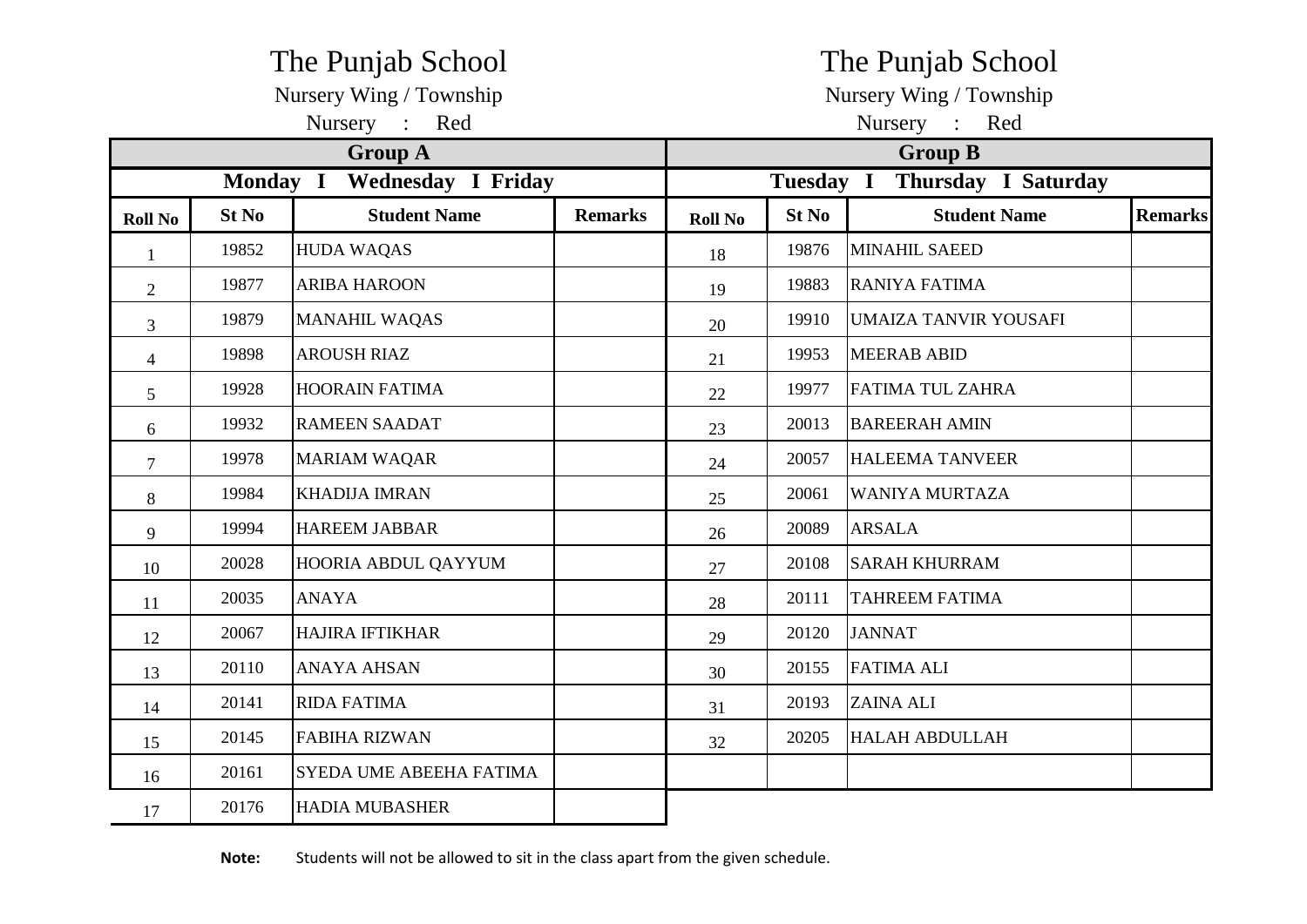|                | The Punjab School<br>Nursery Wing / Township<br>Nursery : Orange |                        |                |                |       | The Punjab School<br>Nursery Wing / Township<br>Nursery : Orange |                |  |  |  |
|----------------|------------------------------------------------------------------|------------------------|----------------|----------------|-------|------------------------------------------------------------------|----------------|--|--|--|
|                |                                                                  | <b>Group A</b>         |                | <b>Group B</b> |       |                                                                  |                |  |  |  |
|                | Monday I Wednesday I Friday                                      |                        |                |                |       | Tuesday I Thursday I Saturday                                    |                |  |  |  |
| <b>Roll No</b> | St No                                                            | <b>Student Name</b>    | <b>Remarks</b> | <b>Roll No</b> | St No | <b>Student Name</b>                                              | <b>Remarks</b> |  |  |  |
| 1              | 19890                                                            | <b>FATIMA BATOOL</b>   |                | 17             | 19856 | <b>ZOYA RIZWAN</b>                                               |                |  |  |  |
| 2              | 19891                                                            | <b>AMNA ALI</b>        |                | 18             | 19913 | <b>ZOHA EHTSHAM</b>                                              |                |  |  |  |
| 3              | 19911                                                            | <b>NOOR FATIMA</b>     |                | 19             | 19962 | <b>BAREERA MARYAM</b>                                            |                |  |  |  |
| 4              | 19946                                                            | <b>HAADIA IFTIKHAR</b> |                | 20             | 20045 | <b>HARUM KASHIF</b>                                              |                |  |  |  |
| 5              | 19948                                                            | <b>KHADIJA NOOR</b>    |                | 21             | 20054 | <b>DUA FATIMA</b>                                                |                |  |  |  |
| 6              | 19950                                                            | <b>ABEEHA NOOR</b>     |                | 22             | 20104 | <b>HAJIRA FAIZI</b>                                              |                |  |  |  |
| $\tau$         | 19992                                                            | <b>HAREEM NOOR</b>     |                | 23             | 20135 | <b>AZEENA WAQAS</b>                                              |                |  |  |  |
| 8              | 20005                                                            | <b>HAFSA HAIDER</b>    |                | 24             | 20178 | <b>USWA IMRAN</b>                                                |                |  |  |  |
| 9              | 20006                                                            | <b>HAMNA HAIDER</b>    |                | 25             | 20188 | <b>MANTASHA IMRAN</b>                                            |                |  |  |  |
| 10             | 20009                                                            | <b>AKHBA FAIZ</b>      |                | 26             | 20189 | <b>ZIMAL SHAHZAD</b>                                             |                |  |  |  |
| 11             | 20017                                                            | <b>MAHEROSH AFTAB</b>  |                | 27             | 20196 | <b>MINSA FATIMA</b>                                              |                |  |  |  |
| 12             | 20037                                                            | <b>AYESHA TAHIR</b>    |                | 28             | 20207 | ROMAISA FATIMA                                                   |                |  |  |  |
| 13             | 20050                                                            | <b>RUDAINA ASIF</b>    |                | 29             | 20249 | <b>MAHAM AYESHA</b>                                              |                |  |  |  |
| 14             | 20078                                                            | SYEDA HAREEM ALI       |                | 30             | 20253 | <b>URWA FAHAD</b>                                                |                |  |  |  |
| 15             | 20102                                                            | <b>AQSA RIAZ</b>       |                | 31             | 20254 | <b>AIMAN HUSSAIN</b>                                             |                |  |  |  |
| 16             | 20131                                                            | <b>TAIHOOR FATIMA</b>  |                | 32             | 20310 | <b>NAYYAB KHALIL</b>                                             |                |  |  |  |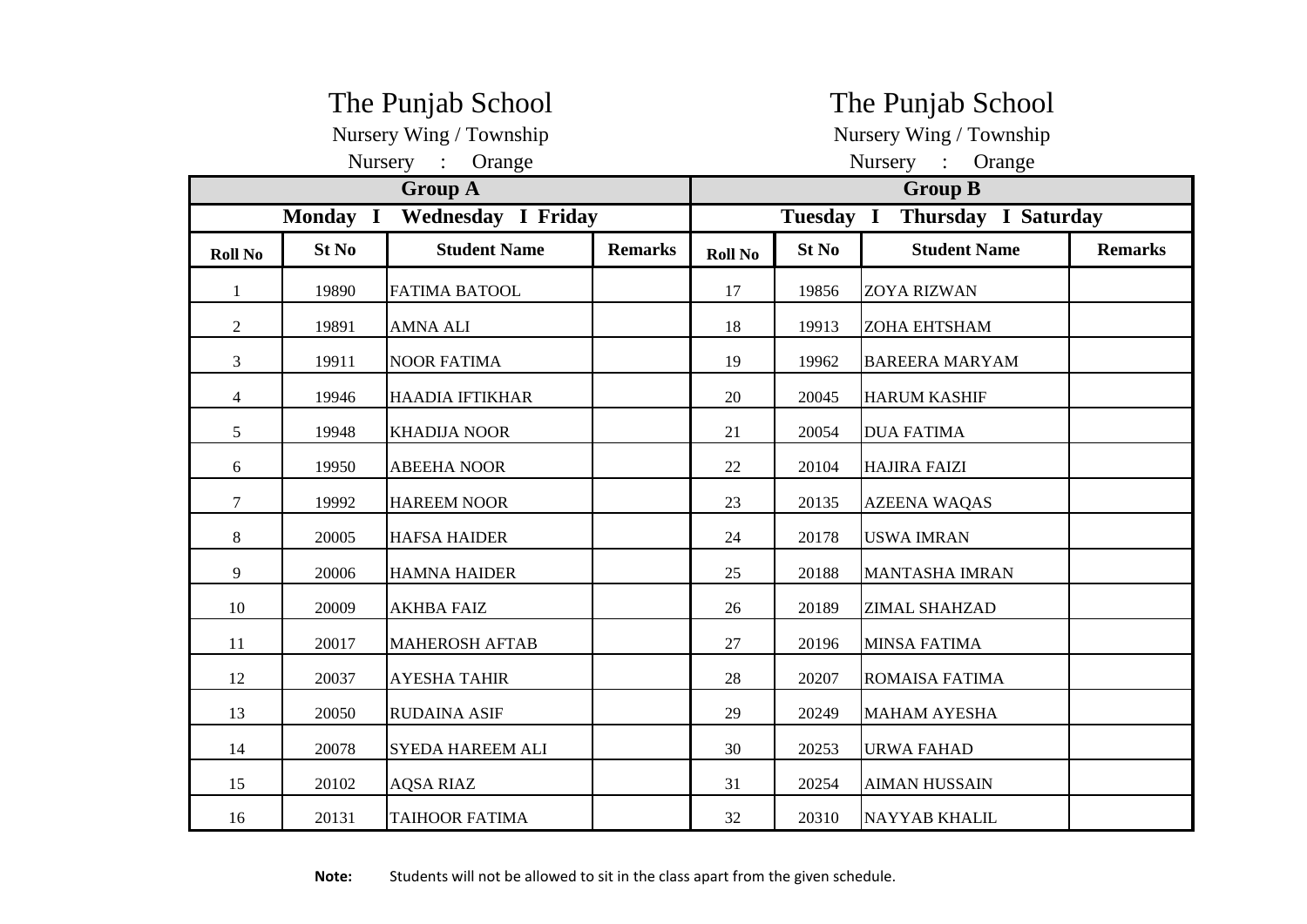|                 | The Punjab School           |                            |                |                         |                               | The Punjab School      |                |  |  |  |  |
|-----------------|-----------------------------|----------------------------|----------------|-------------------------|-------------------------------|------------------------|----------------|--|--|--|--|
|                 |                             | Nursery Wing / Township    |                | Nursery Wing / Township |                               |                        |                |  |  |  |  |
|                 |                             | Nursery : Yellow           |                | Nursery : Yellow        |                               |                        |                |  |  |  |  |
|                 |                             | <b>Group A</b>             |                | <b>Group B</b>          |                               |                        |                |  |  |  |  |
|                 | Monday I Wednesday I Friday |                            |                |                         | Tuesday I Thursday I Saturday |                        |                |  |  |  |  |
| <b>Roll No</b>  | St No                       | <b>Student Name</b>        | <b>Remarks</b> | <b>Roll No</b>          | St No                         | <b>Student Name</b>    | <b>Remarks</b> |  |  |  |  |
| $\mathbf{1}$    | 19844                       | <b>SHERMEEN NAEEM</b>      |                | 17                      | 19951                         | <b>SAWERA SHAHZAD</b>  |                |  |  |  |  |
| $\overline{2}$  | 19846                       | <b>MARIYAM INAM</b>        |                | 18                      | 19979                         | <b>ZAINAB SHAHID</b>   |                |  |  |  |  |
| $\overline{3}$  | 19863                       | <b>ABEEHA SHAHZADI</b>     |                | 19                      | 20015                         | <b>AIZA HAMID</b>      |                |  |  |  |  |
| $\overline{4}$  | 19886                       | <b>RABAIL</b>              |                | 20                      | 20070                         | <b>ABEERA MOHSIN</b>   |                |  |  |  |  |
| $5\overline{)}$ | 19908                       | <b>BAREERA MAZHAR</b>      |                | 21                      | 20081                         | <b>FAIQA ARSHAD</b>    |                |  |  |  |  |
| 6               | 19931                       | <b>IZZA IMRAN</b>          |                | 22                      | 20117                         | <b>MISHAL ARIF</b>     |                |  |  |  |  |
| $\overline{7}$  | 19942                       | <b>ANABIA OMER</b>         |                | 23                      | 20124                         | <b>ESHAAL KHAN</b>     |                |  |  |  |  |
| 8               | 19957                       | <b>NOOR FATIMAH</b>        |                | 24                      | 20139                         | <b>HIBA HUSSAIN</b>    |                |  |  |  |  |
| 9               | 19974                       | <b>FATIMA MOBEEN</b>       |                | 25                      | 20153                         | <b>ZUKHRUF SALEEM</b>  |                |  |  |  |  |
| 10              | 20000                       | <b>SYEDA INBESAT ZAHRA</b> |                | 26                      | 20159                         | <b>INAYA IMRAN</b>     |                |  |  |  |  |
| 11              | 20008                       | <b>HERMAIN FATIMA</b>      |                | 27                      | 20174                         | <b>MINSA ASIM</b>      |                |  |  |  |  |
| 12              | 20039                       | <b>HAMNA FAISAL</b>        |                | 28                      | 20177                         | <b>MUSFIRA MUSTAFA</b> |                |  |  |  |  |
| 13              | 20055                       | <b>HALEEMA KHAWAJA</b>     |                | 29                      | 20192                         | MIFFRAH SUHARWARDY     |                |  |  |  |  |
| 14              | 20066                       | <b>ANAYA AFZAL</b>         |                | 30                      | 20200                         | ARSHIYA UROOJ          |                |  |  |  |  |
| 15              | 20073                       | <b>HAREEM MOHSIN</b>       |                | 31                      | 20209                         | <b>AYESHA KHAN</b>     |                |  |  |  |  |
| 16              | 20252                       | <b>FATIMA FAZAL</b>        |                | 32                      | 20354                         | <b>KINZA AKHTAR</b>    |                |  |  |  |  |
|                 |                             |                            |                | 33                      | 20410                         | <b>AYLA AMMAD</b>      |                |  |  |  |  |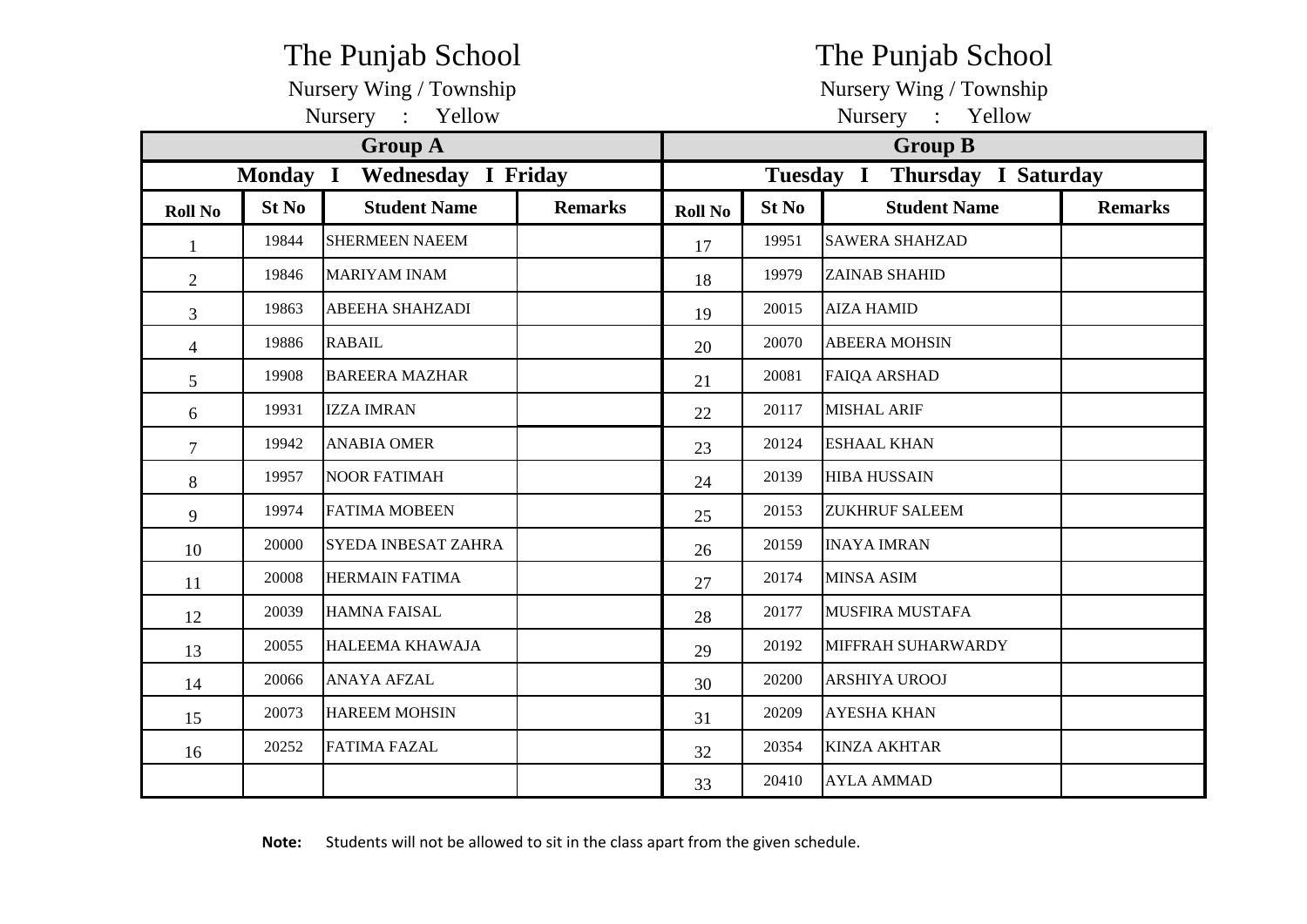|                |       | The Punjab School<br>Nursery Wing / Township |                | The Punjab School<br>Nursery Wing / Township |       |                               |                |  |  |
|----------------|-------|----------------------------------------------|----------------|----------------------------------------------|-------|-------------------------------|----------------|--|--|
|                |       | Nursery : Pink                               |                | Nursery : Pink                               |       |                               |                |  |  |
|                |       | <b>Group A</b>                               |                | <b>Group B</b>                               |       |                               |                |  |  |
|                |       | Monday I Wednesday I Friday                  |                |                                              |       | Tuesday I Thursday I Saturday |                |  |  |
| <b>Roll No</b> | St No | <b>Student Name</b>                          | <b>Remarks</b> | <b>Roll No</b>                               | St No | <b>Student Name</b>           | <b>Remarks</b> |  |  |
| $\mathbf{1}$   | 19836 | <b>ANABIYA GUL</b>                           |                | 17                                           | 19859 | <b>AMNA SHOAIB</b>            |                |  |  |
| $\overline{2}$ | 19857 | <b>ABEEHA TAHIR</b>                          |                | 18                                           | 19871 | <b>MAHNOOR</b>                |                |  |  |
| 3              | 19867 | <b>ZAINAB FAISAL</b>                         |                | 19                                           | 19952 | <b>ANAYA AMIN</b>             |                |  |  |
| $\overline{4}$ | 19921 | <b>JAVERIA SAEED</b>                         |                | 20                                           | 19970 | <b>FATIMA WASEEM GILL</b>     |                |  |  |
| 5              | 19941 | <b>BAREERA RIZWAN</b>                        |                | 21                                           | 20042 | <b>IRHA JAVAID</b>            |                |  |  |
| 6              | 19958 | <b>KHUSH BAKHT</b>                           |                | 22                                           | 20058 | <b>MOMINA NAVEED</b>          |                |  |  |
| $\tau$         | 19963 | <b>MINSA AWAIS</b>                           |                | 23                                           | 20113 | <b>ADEEBA WASIM</b>           |                |  |  |
| $\,8\,$        | 19993 | <b>WAJEEHA HABIB</b>                         |                | 24                                           | 20118 | <b>MENAAL HASSAN</b>          |                |  |  |
| 9              | 20029 | <b>AIZA AMEER</b>                            |                | 25                                           | 20130 | <b>AIRAH MALIK</b>            |                |  |  |
| 10             | 20032 | <b>ZAHRA BATOOL</b>                          |                | 26                                           | 20137 | <b>EMAAN FATIMA</b>           |                |  |  |
| 11             | 20077 | <b>ALEEZA SAFDAR</b>                         |                | 27                                           | 20138 | ZARTASHA KAMRAN               |                |  |  |
| 12             | 20085 | <b>ASRA MOHSIN</b>                           |                | 28                                           | 20156 | <b>SANABIL NAEEM</b>          |                |  |  |
| 13             | 20158 | <b>HAREEM ABID</b>                           |                | 29                                           | 20198 | <b>ROMAN FATIMA</b>           |                |  |  |
| 14             | 20185 | <b>SYEDA MUSFIRAH UMAIR</b>                  |                | 30                                           | 20213 | <b>WANIA ZAHID</b>            |                |  |  |
| 15             | 20430 | <b>ANAAYA NISAR</b>                          |                | 31                                           | 20216 | <b>ABEEHA WASEEM</b>          |                |  |  |
| 16             | 19918 | <b>URWA SHAHZADI</b>                         |                | 32                                           | 20221 | <b>MUSFIRA</b>                |                |  |  |
|                |       |                                              |                | 33                                           | 20357 | <b>AMAMA KHAN</b>             |                |  |  |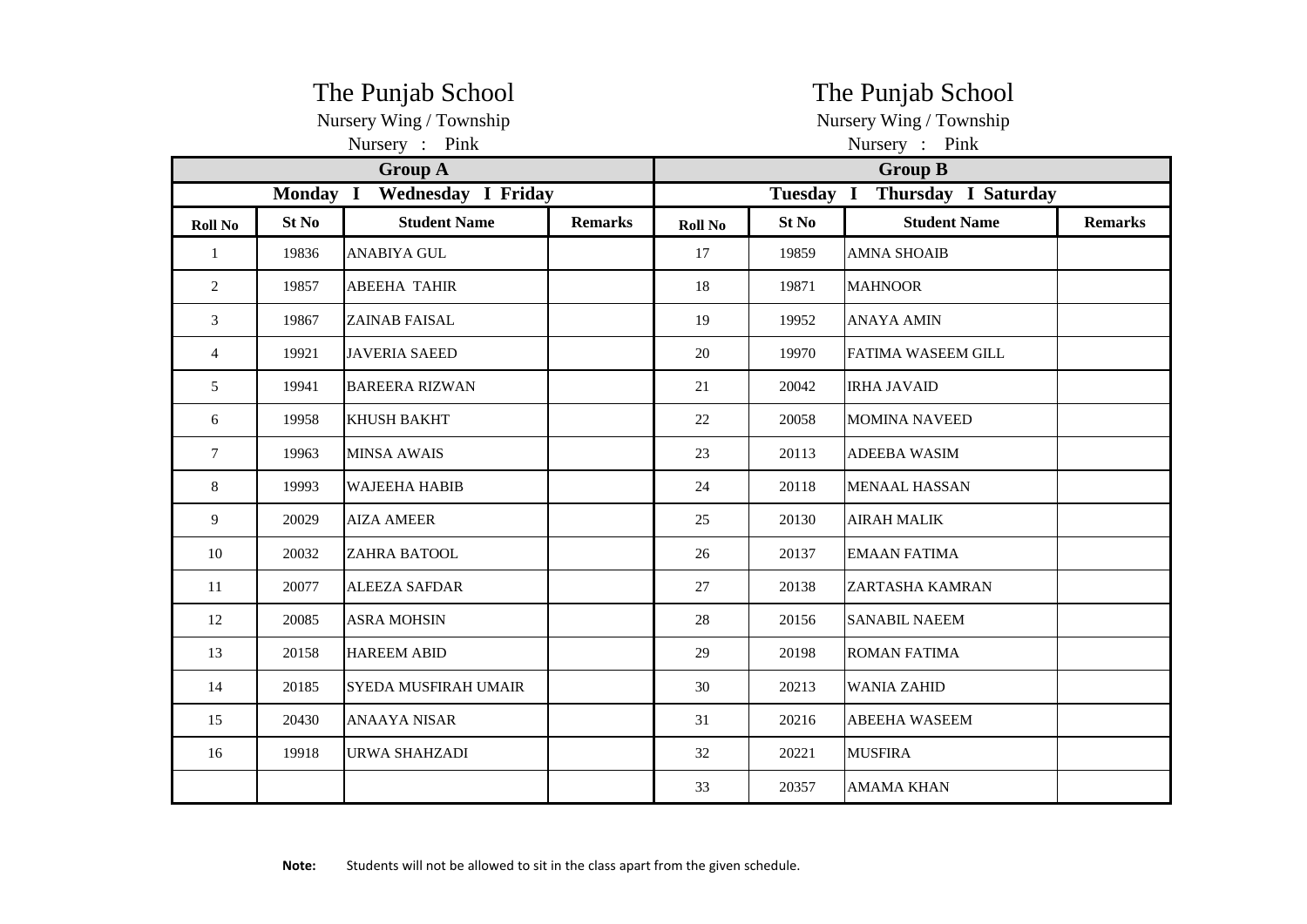|                |       | The Punjab School           |                | The Punjab School                |       |                            |                |  |  |  |
|----------------|-------|-----------------------------|----------------|----------------------------------|-------|----------------------------|----------------|--|--|--|
|                |       | Nursery Wing / Township     |                |                                  |       | Nursery Wing / Township    |                |  |  |  |
|                |       | Nursery : Purple            |                | Nursery : Purple                 |       |                            |                |  |  |  |
|                |       | <b>Group A</b>              |                | <b>Group B</b>                   |       |                            |                |  |  |  |
|                |       | Monday I Wednesday I Friday |                | Tuesday I<br>Thursday I Saturday |       |                            |                |  |  |  |
| <b>Roll No</b> | St No | <b>Student Name</b>         | <b>Remarks</b> | <b>Roll No</b>                   | St No | <b>Student Name</b>        | <b>Remarks</b> |  |  |  |
| $\mathbf{1}$   | 19847 | <b>NUMAIR JAVAID</b>        |                | 17                               | 19853 | MUHAMMAD ABID JANJUA       |                |  |  |  |
| 2              | 19858 | <b>MUNEEB AHMED</b>         |                | 18                               | 19896 | MUHAMMAD NIHAN             |                |  |  |  |
| 3              | 19888 | <b>SYED HUSSAIN ALI</b>     |                | 19                               | 19956 | MUHAMMAD HUNAIN            |                |  |  |  |
| 4              | 19901 | MUHAMMAD IBRAHIM BAJWA      |                | 20                               | 19969 | MUJTABA KAMRAN GILL        |                |  |  |  |
| 5              | 19902 | <b>SYED ABDUL NAFEY</b>     |                | 21                               | 19997 | MUHAMMAD ARHAM KHOKHAR     |                |  |  |  |
| 6              | 19903 | MUHAMMAD ABDULLAH           |                | 22                               | 20056 | MUHAMMAD GOUHAR AYUB       |                |  |  |  |
| $\tau$         | 19938 | MUHAMMAD HASHIR             |                | 23                               | 20128 | <b>MUHAMMAD ZAIN NAEEM</b> |                |  |  |  |
| 8              | 19967 | <b>ABDUL HANAN</b>          |                | 24                               | 20183 | MIRZA MOHAMMAD USMAN BAIG  |                |  |  |  |
| 9              | 19998 | MUHAMMAD ZURAIZ             |                | 25                               | 20194 | MUHAMMAD MUSTAFA RIZWAN    |                |  |  |  |
| 10             | 20060 | MUHAMMAD ABDULLAH FAISAL    |                | 26                               | 20199 | MUHAMMAD BILAL             |                |  |  |  |
| 11             | 20088 | MUHAMMAD MUSTAFA AIZAZ      |                | 27                               | 20208 | <b>ABDUL HADI</b>          |                |  |  |  |
| 12             | 20119 | MUHAMMAD SALAR HAMMAD       |                | 28                               | 20210 | SHEIKH MUHAMMAD AYAN       |                |  |  |  |
| 13             | 20136 | <b>MUHAMMAD AHMAD</b>       |                | 29                               | 20217 | MUHAMMAD HUSNAIN NASIR     |                |  |  |  |
| 14             | 20151 | MUHAMMAD MAHAD ALI          |                | 30                               | 20227 | MUHAMMAD FARRUKH SHAHZAD   |                |  |  |  |
| 15             | 20164 | MUHAMMAD RAYYAN             |                | 31                               | 20228 | MUHAMMAD IBRAHEEM          |                |  |  |  |
| 16             | 20170 | MUHAMMAD ABDUL REHMAN       |                | 32                               | 20315 | IUZAIR MANNAN KHAN         |                |  |  |  |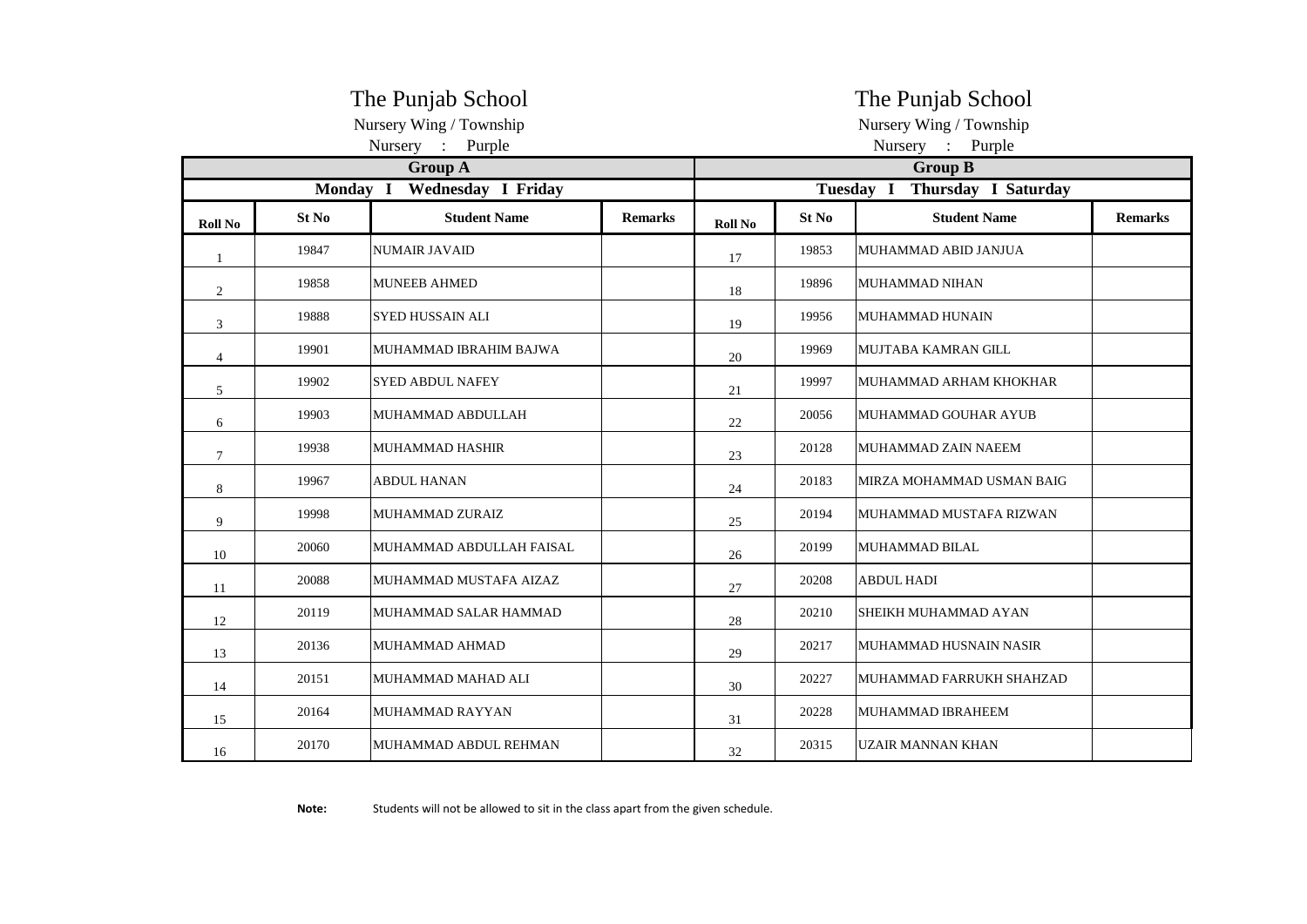|                |       | The Punjab School<br>Nursery Wing / Township |                | The Punjab School<br>Nursery Wing / Township |       |                           |                |  |  |  |
|----------------|-------|----------------------------------------------|----------------|----------------------------------------------|-------|---------------------------|----------------|--|--|--|
|                |       | Nursery : Silver                             |                | Nursery : Silver                             |       |                           |                |  |  |  |
|                |       | <b>Group A</b>                               |                | <b>Group B</b>                               |       |                           |                |  |  |  |
|                |       | Monday I Wednesday I Friday                  |                | Tuesday I Thursday I Saturday                |       |                           |                |  |  |  |
| <b>Roll No</b> | St No | <b>Student Name</b>                          | <b>Remarks</b> | <b>Roll No</b>                               | St No | <b>Student Name</b>       | <b>Remarks</b> |  |  |  |
| 1              | 19841 | MUHAMMAD ARHAM GORAYA                        |                | 17                                           | 19854 | ABDULLAH KHAN             |                |  |  |  |
| 2              | 19848 | MUHAMMAD TAHA                                |                | 18                                           | 19922 | <b>ABDUL HADI</b>         |                |  |  |  |
| 3              | 19860 | AHMAD SHAHZAD SAHI                           |                | 19                                           | 19973 | MUHAMMAD ABDULLAH         |                |  |  |  |
| $\overline{4}$ | 19875 | <b>SAMMAR NAFEES</b>                         |                | 20                                           | 20002 | <b>ABDUL HADI</b>         |                |  |  |  |
| 5              | 19905 | <b>SYED AYYAN SHAHID</b>                     |                | 21                                           | 20018 | MUHAMMAD HUSSAIN SAGHEER  |                |  |  |  |
| 6              | 19912 | SYED MUHAMMAD RAYYAN ALI                     |                | 22                                           | 20031 | MUHAMMAD SAAD AHMED       |                |  |  |  |
| $\tau$         | 19939 | SYED MUNEEB UR REHMAN                        |                | 23                                           | 20043 | MUHAMMAD DAWOOD MANZOOR   |                |  |  |  |
| 8              | 19949 | MUHAMMAD AFTAB HAIDER                        |                | 24                                           | 20064 | MUHAMMAD AFFAN            |                |  |  |  |
| 9              | 19971 | MUHAMMAD SOBAN KHAN                          |                | 25                                           | 20140 | <b>SYED TAHA SHAHZAD</b>  |                |  |  |  |
| 10             | 19972 | <b>NOORULAIN ALI HAIDER</b>                  |                | 26                                           | 20154 | MUHAMMAD MOHID SHAKEEL    |                |  |  |  |
| 11             | 20007 | <b>MALIK HASHIR NAWAZ</b>                    |                | 27                                           | 20165 | <b>MUHAMMAD KHUBAIB</b>   |                |  |  |  |
| 12             | 20044 | MUHAMMAD AYYAN                               |                | 28                                           | 20179 | MUHAMMAD SHAHZAIN         |                |  |  |  |
| 13             | 20076 | MUHAMMAD ZARVESH KHAN                        |                | 29                                           | 20181 | <b>ABDUL MUGHNI SABIR</b> |                |  |  |  |
| 14             | 20098 | <b>HUZAIFA WAJID</b>                         |                | 30                                           | 20190 | <b>MUHAMMAD SARIM</b>     |                |  |  |  |
| 15             | 20103 | <b>ABDUL AHAD</b>                            |                | 31                                           | 20220 | MUHAMMAD IBRAHIM          |                |  |  |  |
| 16             | 20295 | MUHAMMAD ZAYAN                               |                | 32                                           | 20250 | MUHAMMAD ABDULLAH ZEESHAN |                |  |  |  |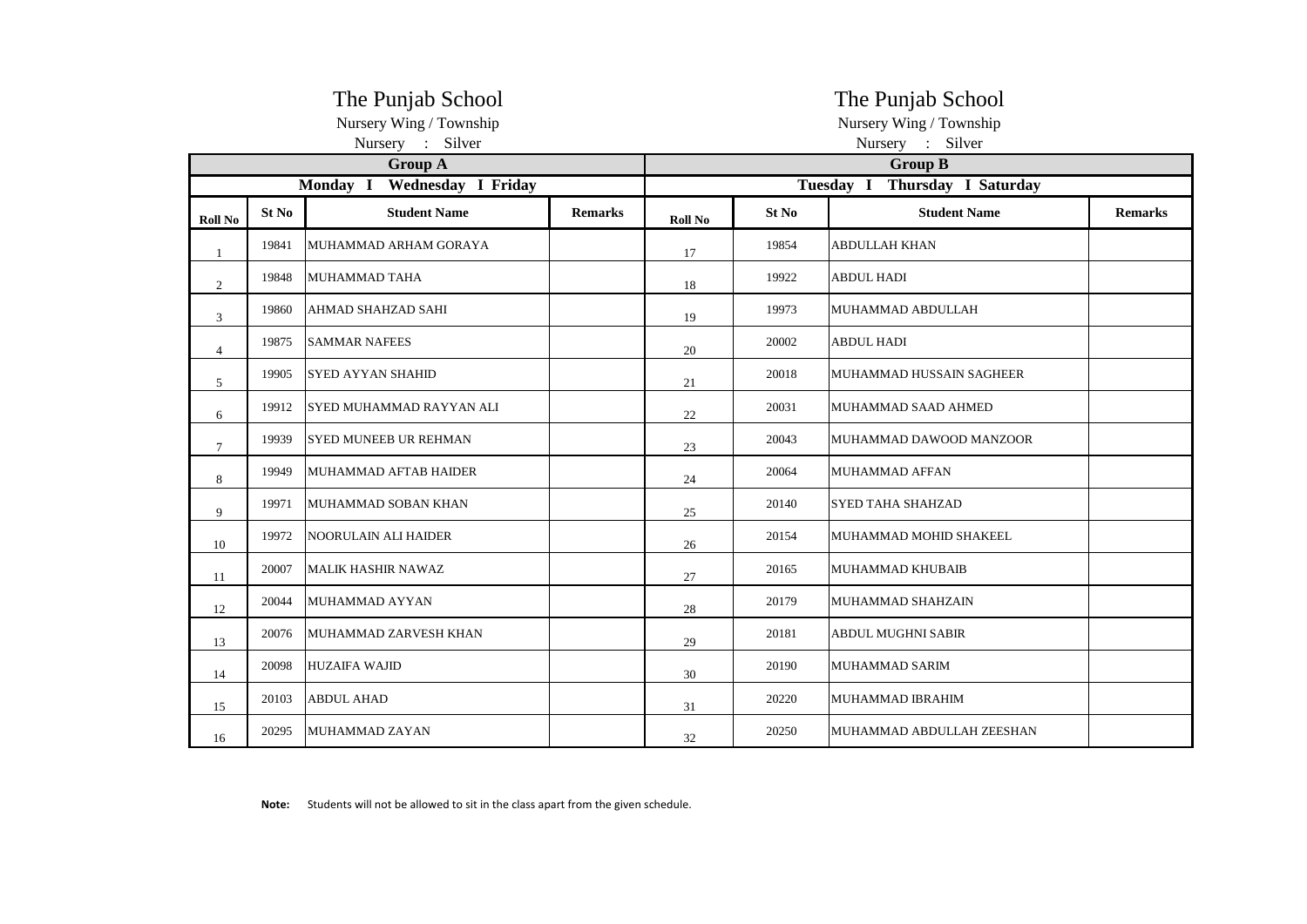|                |       | The Punjab School                          |                | The Punjab School<br>Nursery Wing / Township |       |                                 |                |  |  |
|----------------|-------|--------------------------------------------|----------------|----------------------------------------------|-------|---------------------------------|----------------|--|--|
|                |       | Nursery Wing / Township<br>Nursery: Golden |                | Nursery : Golden                             |       |                                 |                |  |  |
|                |       | <b>Group A</b>                             |                | <b>Group B</b>                               |       |                                 |                |  |  |
|                |       | Monday I Wednesday I Friday                |                | Tuesday I<br>Thursday I Saturday             |       |                                 |                |  |  |
| <b>Roll No</b> | St No | <b>Student Name</b>                        | <b>Remarks</b> | <b>Roll No</b>                               | St No | <b>Student Name</b>             | <b>Remarks</b> |  |  |
| 1              | 19840 | MUHAMMAD SULEIMAN                          |                | 17                                           | 19842 | MUHAMMAD HAMZA HASEEB CHUGHTAI  |                |  |  |
| 2              | 19845 | MUHAMMAD SARIM                             |                | 18                                           | 19862 | MUHAMMAD FURQAN NIAZ            |                |  |  |
| 3              | 19849 | MUHAMMAD TALHA KASHIF                      |                | 19                                           | 19866 | IGHULAM MUSTAFA SALEEM SAHDHILA |                |  |  |
| 4              | 19850 | MALIK ABDULLAH KASHIF KHOKHAR              |                | 20                                           | 19869 | <b>MUHAMMAD AYAN</b>            |                |  |  |
| 5              | 19882 | <b>RAYYAN USMAN</b>                        |                | 21                                           | 19873 | <b>MUHAMMAD</b>                 |                |  |  |
| 6              | 19887 | MUHAMMAD IBRAHIM SHERAZ                    |                | 22                                           | 19906 | <b>EMAD AHMED</b>               |                |  |  |
| $\tau$         | 19904 | <b>USMAN HASSAN</b>                        |                | 23                                           | 19929 | <b>MUHAMMAD HARIS</b>           |                |  |  |
| $\,8\,$        | 19907 | <b>MUHAMMAD HASHIR</b>                     |                | 24                                           | 19937 | MUHAMMAD ARFEEN MUZAFFAR        |                |  |  |
| 9              | 19914 | MUHAMMAD ABDULLAH WASEEM                   |                | 25                                           | 20010 | <b>AHSAN AHMAD</b>              |                |  |  |
| 10             | 19916 | AHMED ABDUL HADI                           |                | 26                                           | 20020 | MUHAMMAD ALI USMAN              |                |  |  |
| 11             | 19917 | ZAKI ULLAH                                 |                | 27                                           | 20027 | <b>ARHAM TAUSEEF</b>            |                |  |  |
| 12             | 19926 | <b>ABDUL WASAY</b>                         |                | 28                                           | 20047 | MUHAMMAD RAYYAN KHAN            |                |  |  |
| 13             | 19927 | MUHAMMAD MOHID SAMI                        |                | 29                                           | 20114 | <b>SHAYAN AHMED ZAMAN</b>       |                |  |  |
| 14             | 19945 | MUHAMMAD ZAIN UL ABIDIN                    |                | 30                                           | 20116 | <b>SYED MUHAMMAD HAMZA</b>      |                |  |  |
| 15             | 19968 | MUHAMMAD AHMAD                             |                | 31                                           | 20168 | SYED MUHAMMAD KHUZAIMA          |                |  |  |
| 16             | 19987 | MUHAMMAD IBRAHIM                           |                | 32                                           | 20197 | MUHAMMAD ARSHMAAN RANA          |                |  |  |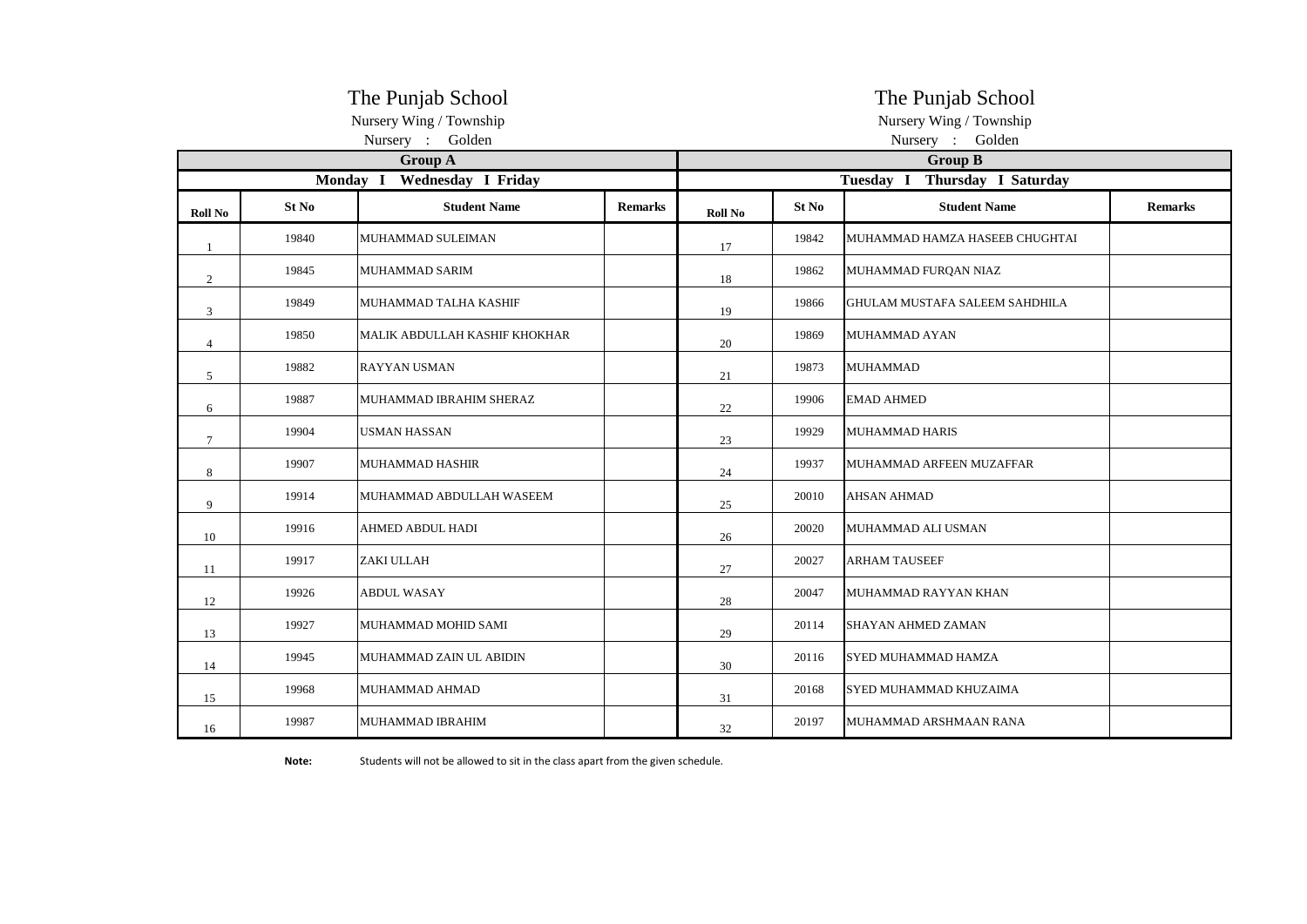|                |       | The Punjab School              |                | The Punjab School |                         |                                  |                |  |  |  |
|----------------|-------|--------------------------------|----------------|-------------------|-------------------------|----------------------------------|----------------|--|--|--|
|                |       | Nursery Wing / Township        |                |                   | Nursery Wing / Township |                                  |                |  |  |  |
|                |       | Nursery : Brown                |                | Nursery : Brown   |                         |                                  |                |  |  |  |
|                |       | <b>Group A</b>                 |                |                   | <b>Group B</b>          |                                  |                |  |  |  |
|                |       | Wednesday I Friday<br>Monday I |                |                   |                         | Thursday I Saturday<br>Tuesday I |                |  |  |  |
| Roll No        | St No | <b>Student Name</b>            | <b>Remarks</b> | Roll No           | St No                   | <b>Student Name</b>              | <b>Remarks</b> |  |  |  |
| $\mathbf{1}$   | 19834 | <b>RAI ALI SHER</b>            |                | 18                | 19864                   | MALIK M. AYAN LIAQAT             |                |  |  |  |
| 2              | 19835 | MUHAMMAD AYYAN GHAFFAR         |                | 19                | 19944                   | M. MOEEZ GHAFFAR                 |                |  |  |  |
| 3              | 19837 | <b>ABDUL HADI</b>              |                | 20                | 19981                   | <b>FAIZAN AHMAD</b>              |                |  |  |  |
| $\overline{4}$ | 19865 | ROHAAN QURESHI                 |                | 21                | 20001                   | <b>JAZIB AHMED</b>               |                |  |  |  |
| 5              | 19895 | MUHAMMAD ABDULLAH              |                | 22                | 20011                   | MUHAMMAD RAHIM RAFIQ             |                |  |  |  |
| 6              | 19919 | MUHAMMAD HAMZA                 |                | 23                | 20014                   | MUHAMMAD ARSHMAN                 |                |  |  |  |
| $\tau$         | 19920 | SYED M. HASSAN SALEH           |                | 24                | 20023                   | AHMAD KHALID NAZIR AKHTAR        |                |  |  |  |
| 8              | 19961 | KHAWAJA M. HASHIM              |                | 25                | 20059                   | MUHAMMAD IBRAHIM WAQAS           |                |  |  |  |
| 9              | 19976 | M. AYYAN HUSSAIN               |                | 26                | 20096                   | MUHAMMAD ABDULLAH                |                |  |  |  |
| 10             | 20038 | <b>FAIZAN AHMAD NAVEED</b>     |                | 27                | 20112                   | <b>HASAN AHMED</b>               |                |  |  |  |
| 11             | 20093 | MUHAMMAD BIN IMRAN             |                | 28                | 20180                   | MUHAMMAD ALI                     |                |  |  |  |
| 12             | 20094 | ALIYAAN IFTIKHAR BHATTI        |                | 29                | 20204                   | MUHAMMAD TASHFEEN                |                |  |  |  |
| 13             | 20123 | MUHAMMAD MUSA                  |                | 30                | 20322                   | <b>OSEERIM AWAIS</b>             |                |  |  |  |
| 14             | 20171 | MUHAMMAD AHMAD                 |                | 31                | 20329                   | AHMAD ASIF                       |                |  |  |  |
| 15             | 20202 | MUHAMMAD OWAIS IRFAN           |                | 32                | 20398                   | MUHAMMAD IBRAHEEM                |                |  |  |  |
| 16             | 20526 | RANA MUHAMMAD HASSAN KLHALID   |                | 33                | 20516                   | MUHAMMAD MUZAMMIL                |                |  |  |  |
| 17             | 20527 | RANA MUHAMMAD HUSSAIN KLHALID  |                |                   |                         |                                  |                |  |  |  |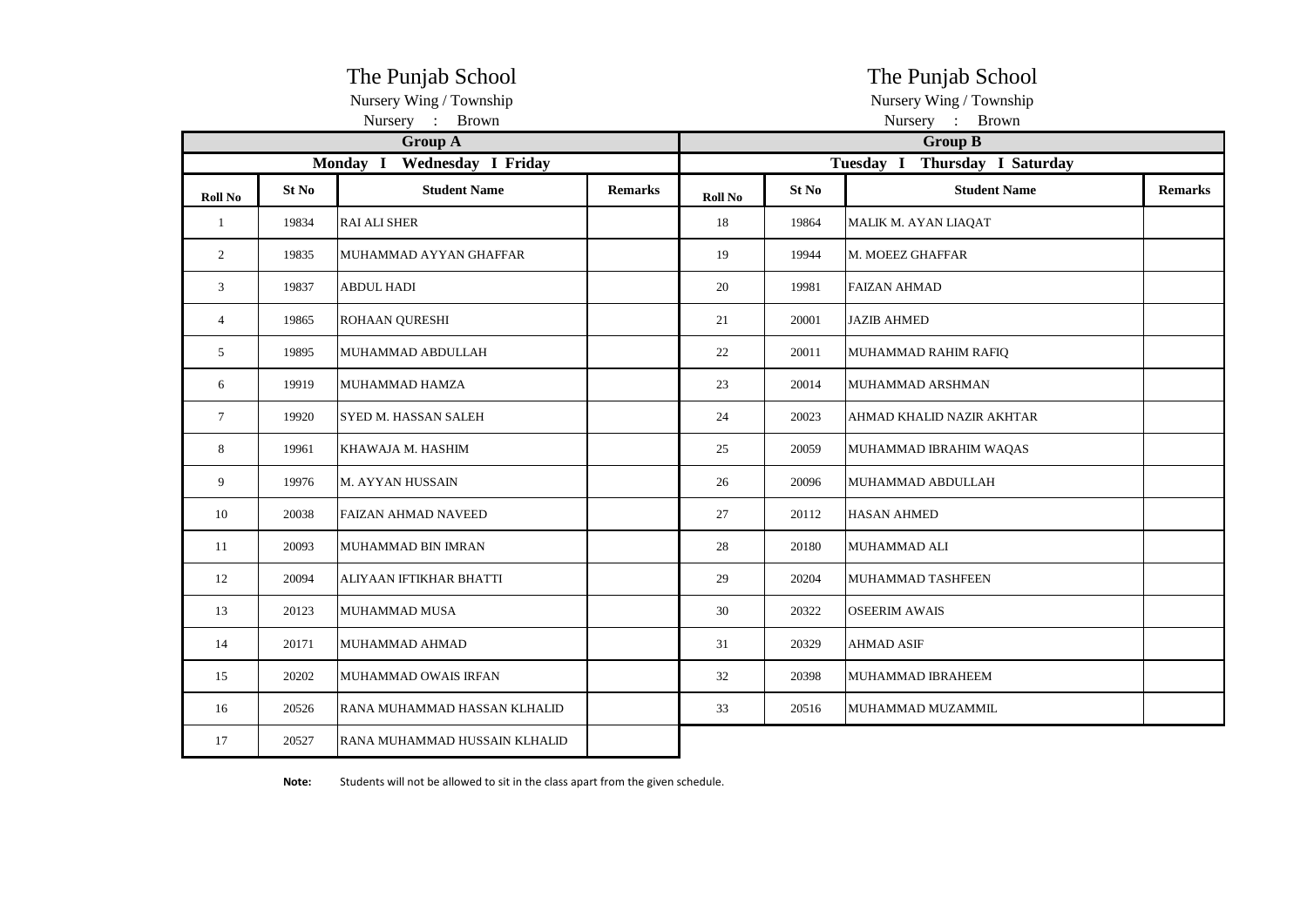| The Punjab School       | The Punjab School       |
|-------------------------|-------------------------|
| Nursery Wing / Township | Nursery Wing / Township |

|                 |       | Nursery :<br>Grey              |                | Nursery<br>$\sim 10$<br>Grey     |       |                          |                |  |  |  |
|-----------------|-------|--------------------------------|----------------|----------------------------------|-------|--------------------------|----------------|--|--|--|
|                 |       | <b>Group A</b>                 |                | <b>Group B</b>                   |       |                          |                |  |  |  |
|                 |       | Monday I<br>Wednesday I Friday |                | Thursday I Saturday<br>Tuesday I |       |                          |                |  |  |  |
| <b>Roll No</b>  | St No | <b>Student Name</b>            | <b>Remarks</b> | Roll No                          | St No | <b>Student Name</b>      | <b>Remarks</b> |  |  |  |
| 1               | 19851 | <b>FASIH ULLAH BAIG</b>        |                | 16                               | 19893 | MUHAMMAD ABDUL REHMAN    |                |  |  |  |
| $\overline{2}$  | 19861 | <b>ABDUL SAMAD</b>             |                | 17                               | 19982 | <b>UMAR YAQOOT</b>       |                |  |  |  |
| 3               | 19899 | MUHAMMAD HANNAN KHAN           |                | 18                               | 20003 | <b>AYAN ALI</b>          |                |  |  |  |
| $\overline{4}$  | 19923 | ABDUL HAADI JAHANZAIB BUTT     |                | 19                               | 20012 | <b>KHUNAIS NISAR</b>     |                |  |  |  |
| 5               | 19935 | MUHAMMAD IBRAHIM               |                | 20                               | 20019 | MUHAMMAD MAHAD           |                |  |  |  |
| 6               | 19943 | MUHAMMAD ALIYAN KHAN           |                | 21                               | 20025 | QAMAR HASSAAN ANWAR      |                |  |  |  |
| $7\overline{ }$ | 19965 | MUJTABA GULFAM                 |                | 22                               | 20082 | MUHAMMAD AYYAN           |                |  |  |  |
| 8               | 19980 | MUHAMMAD RAYYAN ALI            |                | 23                               | 20083 | MUHAMMAD USMAN           |                |  |  |  |
| 9               | 19999 | <b>IBRAHIM QAISAR</b>          |                | 24                               | 20091 | M. ABUBAKAR AHMAD        |                |  |  |  |
| 10              | 20026 | <b>MUAWIZ ADNAN</b>            |                | 25                               | 20105 | <b>SAADI ADNAN</b>       |                |  |  |  |
| 11              | 20079 | SYED M. ABDULLAH KAZMI         |                | 26                               | 20162 | MUHAMMAD AHMAD           |                |  |  |  |
| 12              | 20097 | <b>HUZAIMAH QADEER</b>         |                | 27                               | 20186 | M. ARHAM RAFIQUE         |                |  |  |  |
| 13              | 20107 | M. ABDUL REHMAN                |                | 28                               | 20251 | AHMAD SHAHAM MAHDI       |                |  |  |  |
| 14              | 20147 | SHEIKH M. AZAN KHALID          |                | 29                               | 20294 | <b>HAMZA OUN</b>         |                |  |  |  |
| 15              | 20215 | <b>AHMAD ALI</b>               |                | 30                               | 20431 | MUHAMMAD ISMAIL SIKANDER |                |  |  |  |
| 16              | 20247 | MUHAMMAD ARHAM                 |                | 31                               | 20449 | M. ISMAEEL UMER          |                |  |  |  |
|                 |       |                                |                | 32                               | 20459 | <b>ABDUL AHAD</b>        |                |  |  |  |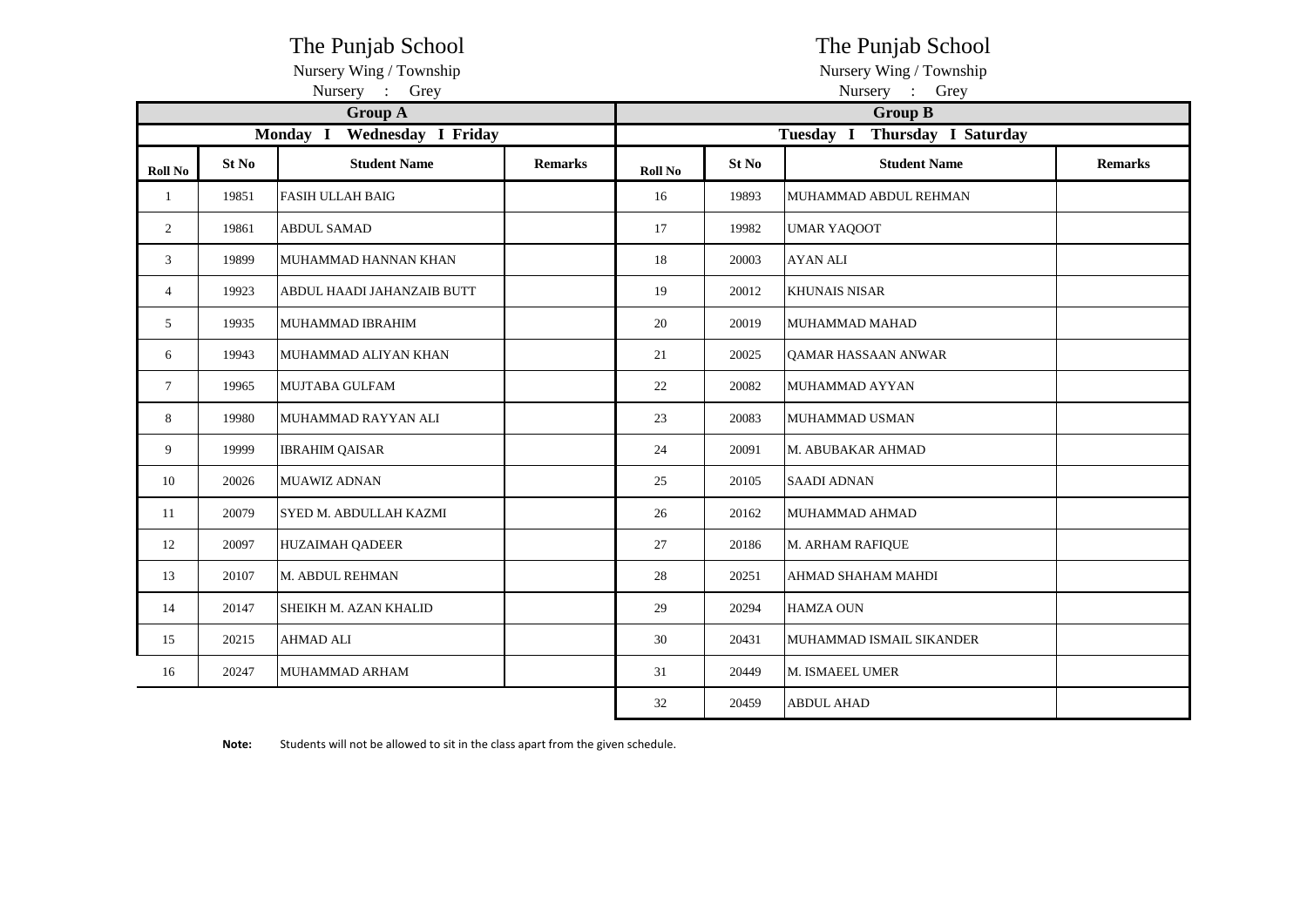| The Punjab School           |       |                                |                 |                | The Punjab School                       |                             |                |  |  |
|-----------------------------|-------|--------------------------------|-----------------|----------------|-----------------------------------------|-----------------------------|----------------|--|--|
| Nursery Wing / Township     |       |                                |                 |                | Nursery Wing / Township                 |                             |                |  |  |
|                             |       | Nursery : White                | Nursery : White |                |                                         |                             |                |  |  |
| <b>Group A</b>              |       |                                |                 |                | <b>Group B</b>                          |                             |                |  |  |
| Monday I Wednesday I Friday |       |                                |                 |                | Tuesday I<br><b>Thursday I Saturday</b> |                             |                |  |  |
| <b>Roll No</b>              | St No | <b>Student Name</b>            | <b>Remarks</b>  | <b>Roll No</b> | St No                                   | <b>Student Name</b>         | <b>Remarks</b> |  |  |
|                             | 19868 | <b>TAQI HAIDER AHSAN</b>       |                 | 17             | 19915                                   | <b>MUIZ MALIK</b>           |                |  |  |
| $\overline{2}$              | 19870 | <b>MUJTABA ASLAM</b>           |                 | 18             | 19940                                   | <b>MOHAMMAD TALHA SABER</b> |                |  |  |
| 3                           | 19874 | MUHAMMAD TASAWAR HUSSAIN NAGRA |                 | 19             | 19985                                   | MUHAMMAD TAHIR RAZA         |                |  |  |
| $\overline{4}$              | 19880 | MUHAMMAD TALHA ALI SIDDIQUI    |                 | 20             | 20004                                   | <b>DAHEEM MUSTAFA</b>       |                |  |  |
| 5                           | 19881 | MUHAMMAD MURTAZA ALI SIDDIQUI  |                 | 21             | 20051                                   | MUHAMMAD HAMDAN RAZA        |                |  |  |
| 6                           | 19930 | MUHAMMAD HUZAIFA BAIG          |                 | 22             | 20052                                   | MUHAMMAD HADI AHMAD         |                |  |  |
| $\tau$                      | 19955 | <b>HAMZA NAVEED</b>            |                 | 23             | 20053                                   | MUHAMMAD HASHIM             |                |  |  |
| 8                           | 19959 | <b>ABDULLAH BIN AZHAR</b>      |                 | 24             | 20068                                   | MUHAMMAD AHMAD              |                |  |  |
| $\mathbf Q$                 | 19966 | <b>ARYAN MURTAZA</b>           |                 | 25             | 20075                                   | MUHAMMAD AHMED TARIQ        |                |  |  |
| 10                          | 19983 | MUHAMMAD MOHID ABBAS           |                 | 26             | 20125                                   | <b>IBRAHIM ABBAS</b>        |                |  |  |
| 11                          | 19988 | <b>IMUHAMMAD ARHAM HUSSAIN</b> |                 | 27             | 20160                                   | <b>ABDUL RAFAY</b>          |                |  |  |
| 12                          | 20016 | MOHAMMAD AALIYAN TOQEER        |                 | 28             | 20182                                   | MUHAMMAD BIN SHOAIB         |                |  |  |
| 13                          | 20024 | MUHAMMAD IBRAHIM               |                 | 29             | 20201                                   | <b>AREEZ WAJID</b>          |                |  |  |
| 14                          | 20046 | MUHAMMAD FAIZAN NAVEED DAR     |                 | 30             | 20206                                   | <b>SHURAIM</b>              |                |  |  |
| 15                          | 20144 | <b>ABDULLAH MASOOD</b>         |                 | 31             | 20223                                   | <b>MUHAMMAD</b>             |                |  |  |
| 16                          | 20163 | MUHAMMAD AHSAN                 |                 | 32             | 20424                                   | <b>DAWOOD BIN MUNIR</b>     |                |  |  |